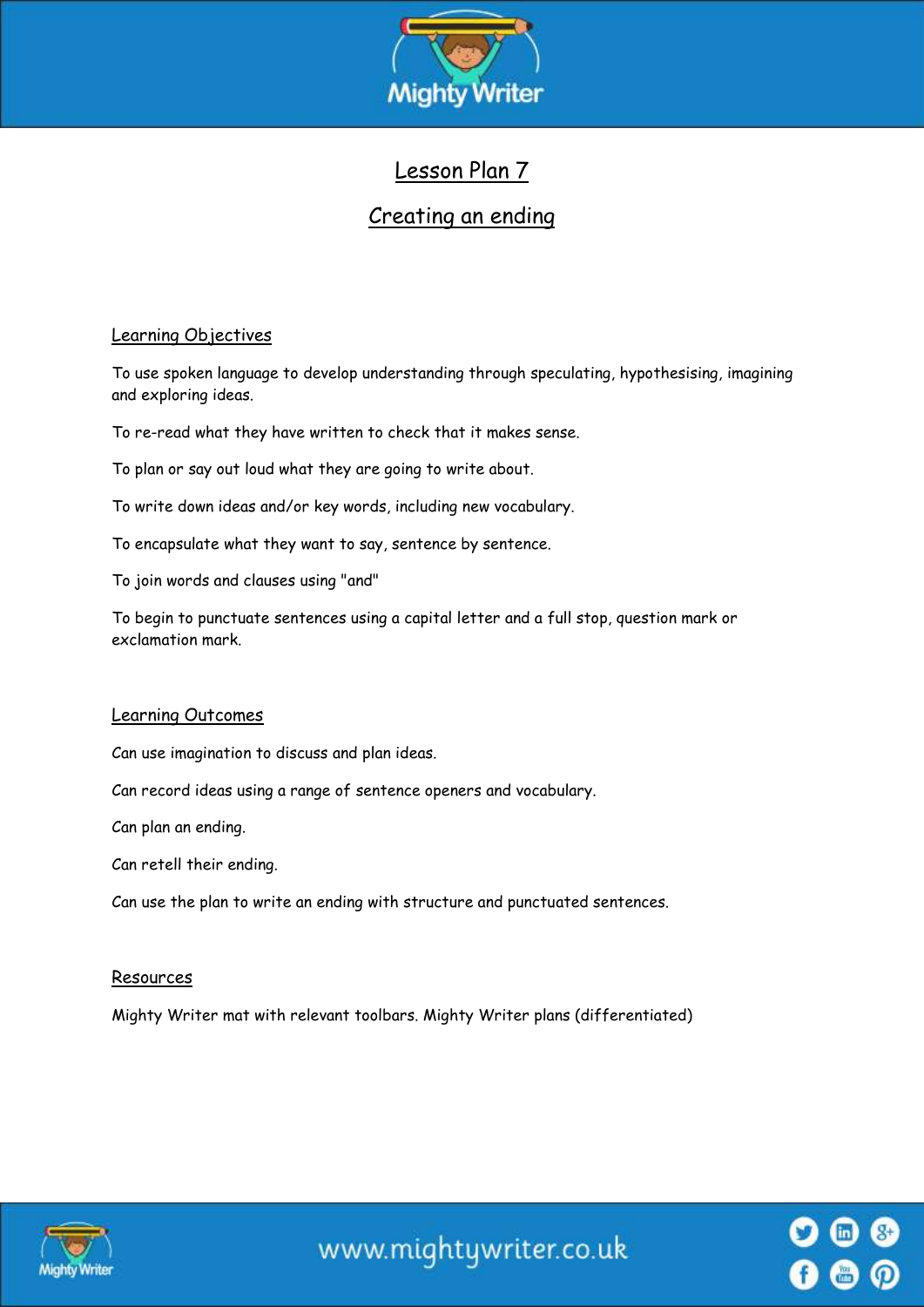

## Shared Reading/Writing

Remind children that the ending of the story is usually where the resolution or final twist occurs. The end of the story may link to the previous lessons on creating a beginning and middle or this lesson may stand alone. Read a selection of different story 'endings' to the children (these may be related to a current topic or theme) Talk to them about how stories differ in the way they end and the reasons for this.

Explain you are going to work with them on creating the ending of a story. Remind them that word choice is important in creating differing effects such as resolving issues or ending on a cliff hanger. The number of sentence mats used and the language style chosen for the ending will be reflective of the year group and ability of children.

Discuss together the main content of the ending including the action, setting and characters. Use talking partners so children work together to think of possible ideas for the content, how this leads on from the beginning and middle and how these ideas can be put into sentences. Begin to select words, images and symbols to place on the red sentence mats in discussion with the children. Talk to children about how word choice affects the impact created on the reader. Encourage children to check each sentence makes sense by re reading once each one is completed. Discuss any improvements needed and make changes.

Questions may include;

What word could we use to start the end of the story?

How can we create more mystery in this sentence?

What word could we use to surprise the reader?

What conjunction could we use to extend this sentence?

Once completed reread the ending altogether. Talk about how effective it is. Discuss whether any further changes are needed.

#### Shared Sentence/ Word work

Focus on particular descriptive phrases used to describe character, setting or action. Work with children to think of descriptive phrases and why some are more effective than others. Look at one of the sentences and experiment with how it can be changed around to create different effects.



www.mightywriter.co.uk